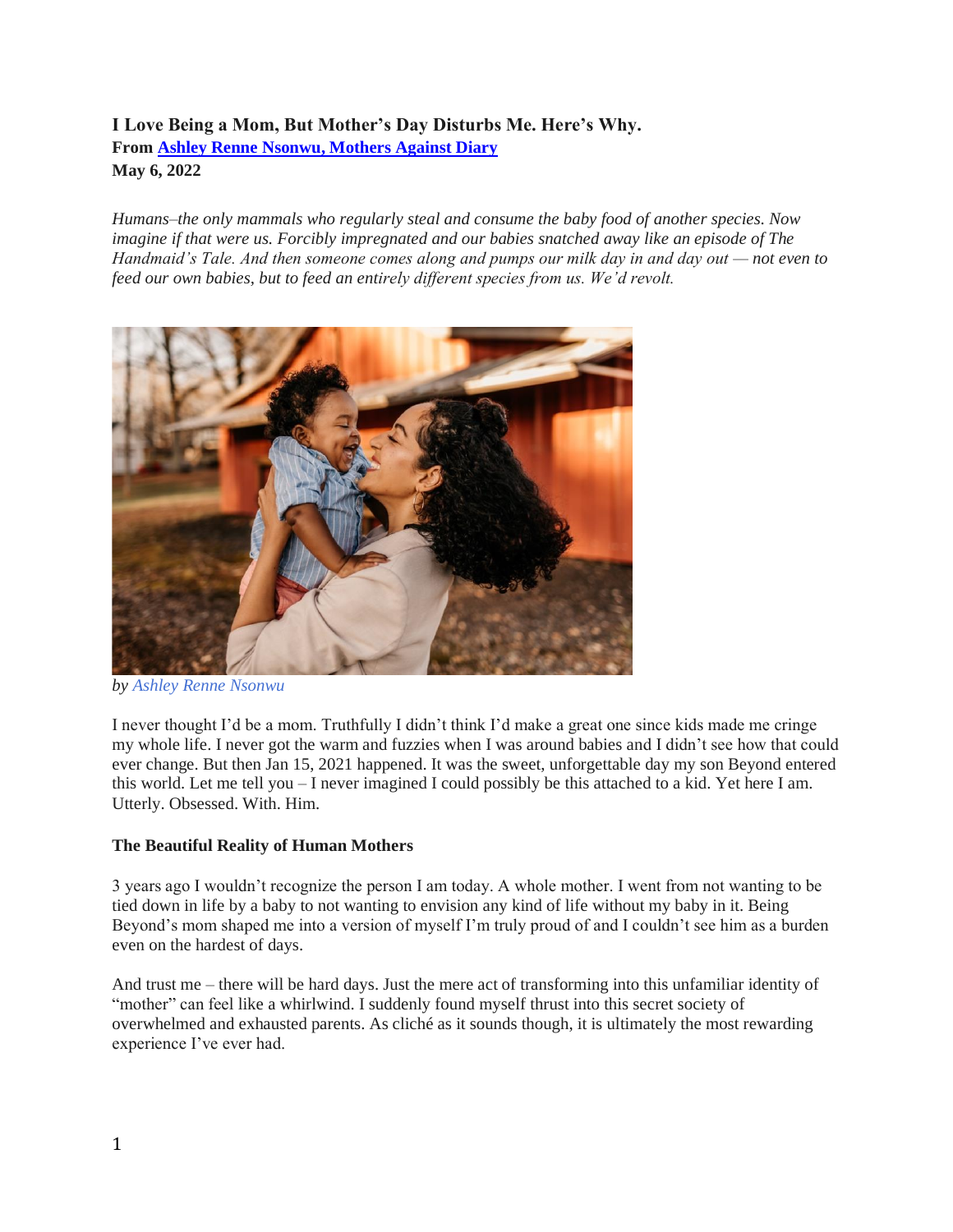I'll never forget my first act as a new mom. The nurse laid my newborn child on top of my chest so I could breastfeed him. In that moment, I realized I had no clue what I was doing, and it was a feeling that was the first of many to come on my motherhood journey.

Breastfeeding, while natural and beautiful, is not instinctive for everyone. It's a learned skill that I was willing to master so long as I had the ability to do so. Thankfully, while confusing at first, breastfeeding eventually came as naturally to both Beyond and me as breathing. I love breastfeeding; it was, and still is, blissful— my favorite way to bond and snuggle with this little person I remarkably created.



Aside from the undisputed benefits breastfeeding provides your child, it also releases oxytocin, aka the "love hormone" or "cuddle chemical" in your brain, and in your baby's brain too. It feels phenomenal. Pumping, on the other hand, whewwww chile. My pump can kick rocks.

I remember the first time I used it. My husband helped me clumsily assemble the device. He sanitized the pump parts. We forced the suction through the tiny hole in my pumping bra. Got it nice and snug. And then I pressed the magic button. Yeah. This felt weird. I looked down and took in the odd display. The pump, the wires, the loud suction cup extracting the liquid gold out of my body into two tiny bottles so I could build my milk stash. I thought to myself, "Ugh, I feel like a cow."

Almost immediately I felt a wave of guilt wash over me. Here I was experiencing the privilege of pumping milk to feed my child and I had the nerve to compare myself to an animal mother who is routinely robbed of that inherent right.

### **The Ugly Reality of Mother Cows**

You see, cows are moms just like us. They carry their calves for 9 months like we do. Battle through grueling labors like we do. Miraculously push their babies out like we do. Produce milk to feed them like we do. The glaring difference between us though? Mother cows never get to experience the sacred act of motherhood like we do— because humans [strip them of that right](http://milkhurts.org/) for the sake of our appetites.

As a breastfeeding and pumping mom, I can't help but to empathize with cows every time I pump. As a human, I had the choice to become a mom. I had the choice to be a nursing mom. I had the choice to be a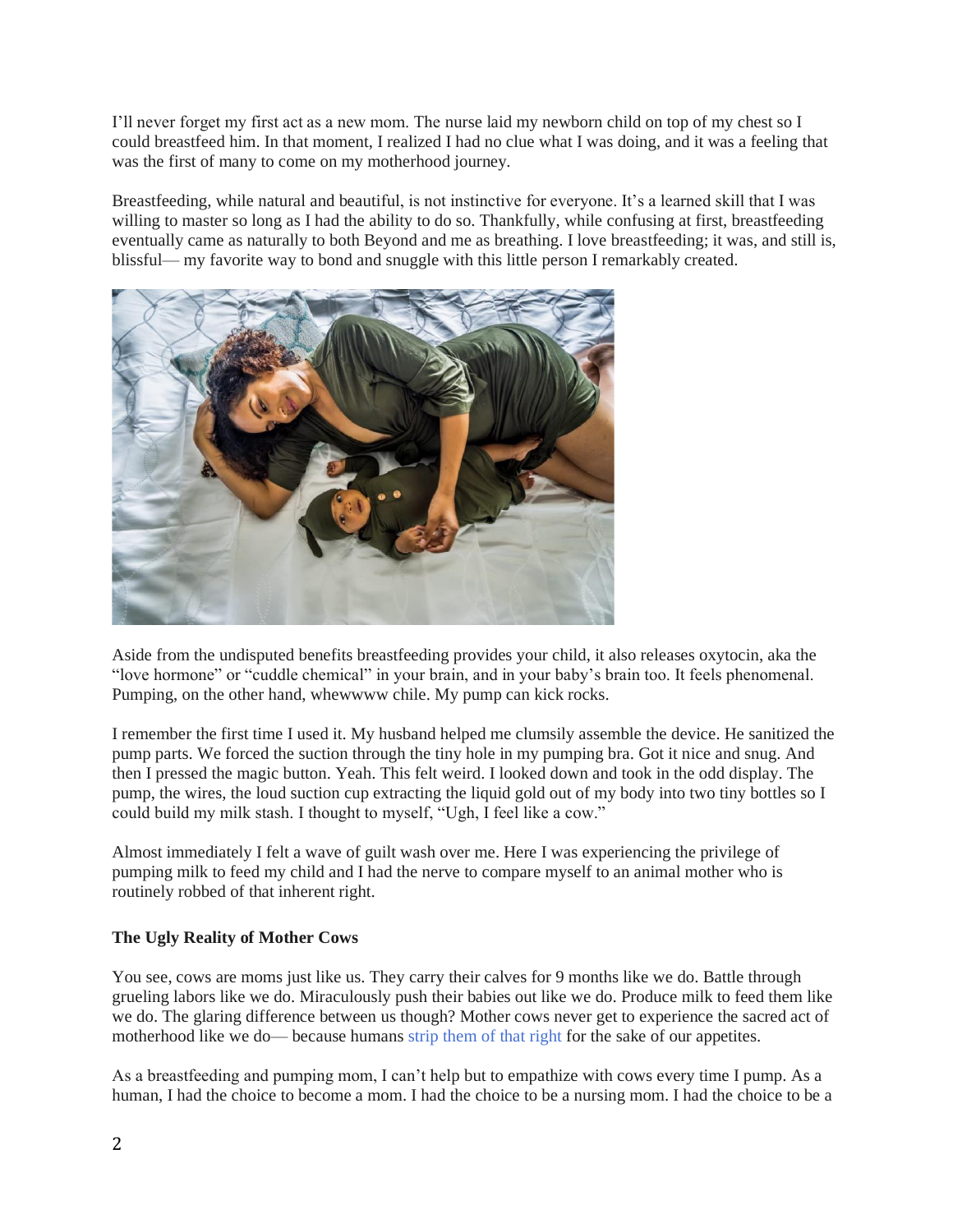pumping mom. Cows on dairy farms have no choice at all. They don't get to decide if they want to be a mom or not. They don't get to nurse their calves when they do become a mom. And they don't get to decline having their milk pumped out of them to feed a species they don't even belong to.

Growing up, I never really questioned the dairy industry— I was raised on dairy and it was always just a part of my life. That is until 2016 when I saw a video of a mother cow chasing down the truck that had just ripped her newborn calf away from her. I'll never be able to unsee her pitiful desperation or unhear her painful wails. My eyes watered as I made the connection that animals are not ours to exploit. I couldn't believe I never challenged the normalcy of consuming milk that wasn't made for us, milk for which we have no need or right— milk that was perfectly, specifically made to nourish the baby of the mother who produced it.

That day I went vegan and never looked back. The more I uncovered about the dairy industry, the more horrified I became. I learned about the [inhumane conditions](http://milkhurts.org/) that cows are kept in, the routine abuse and mistreatment they suffer, and the fact that they endure an endless cycle of coerced pregnancy and birth just to have [their babies taken away from them](https://mothersagainstdairy.org/dairy-farming-mother/) — a process that involves either being forced to procreate with a bull or being artificially inseminated in a brutal act of sexual invasion. Both scenarios occur against their will.

Now imagine if that were us. Forcibly impregnated and our babies snatched away like an episode of The Handmaid's Tale. And then someone comes along and pumps our milk day in and day out — not even to feed our own babies, but to feed an entirely different species from us.

We'd revolt.

### **The Grim Reality of Mother Earth**

As I continued to unpack the impact of dairy, the horrors didn't stop with cow abuse. I then learned about how the dairy that many view as a harmless, normal part of the human diet is contributing to climate change, environmental degradation, world hunger, and health problems unbeknownst to most. It sounds dramatic, but it's true. It's the food system we were all born into and it's a cruel game, calculatingly created and sustained by corporate greed and the myth of human supremacy, in which we consumers are the unwitting players who perpetrate that cruelty through our conditioned demand. Unwitting, that is, until we know.

**CLIMATE CHANGE**: Simply put, cows produce methane— [a whole lot of it—](https://grazingfacts.com/climate-1) and methane is one of the leading drivers of climate change. It's a potent greenhouse gas 80 times more powerful at warming the atmosphere than carbon dioxide. Scientists are warning that we must focus on reducing methane emissions as quickly as possible, with the United Nations [stressing the immediate need](https://grazingfacts.com/climate-1) for "rapid, persistent, and substantial" cuts in methane emissions from livestock production in particular. Building on this, the leading body of global climate experts, the Intergovernmental Panel on Climate Change (IPCC), [just urged](https://awellfedworld.org/climate/eat-plant-based-scientists-say/) in their latest climate report that a switch to plant-based diets is the single most important shift individuals can make to halt the course of climate warming and mitigate the most catastrophic disasters. In their most dire report to date on the present and future state of our climate (and thus our planet), they [note:](https://awellfedworld.org/climate/eat-plant-based-scientists-say/)

'In addition to climate mitigation gains, a transition towards more plant-based consumption and reduced consumption of animal-based foods, particularly from ruminant animals [cattle, goats and sheep used for meat and dairy], could reduce pressure on forests and land used for feed, support the preservation of biodiversity and planetary health, and contribute to preventing forms of malnutrition (i.e. undernutrition,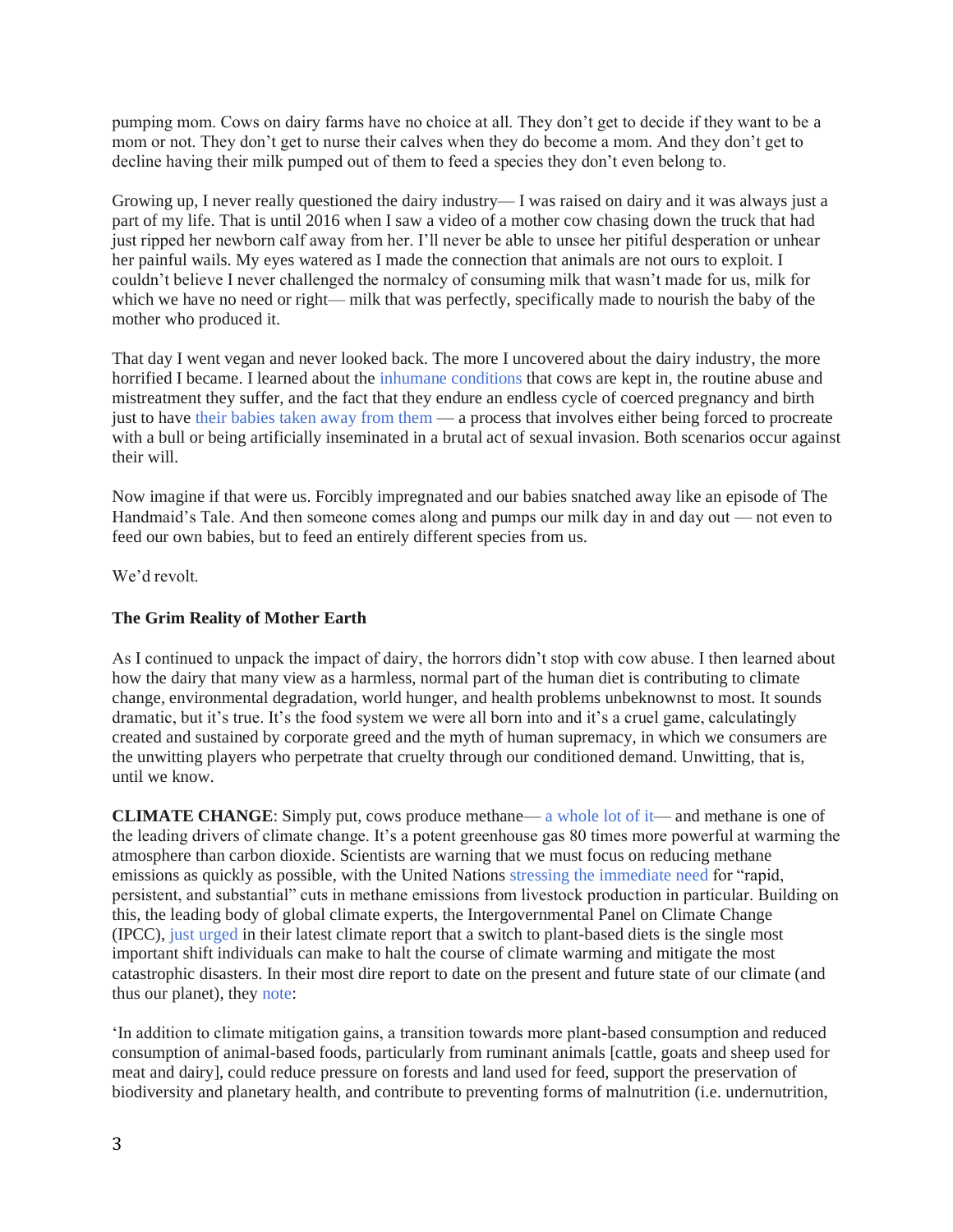micronutrient deficiency, and obesity) in developing countries. Other co-benefits include lowering the risk of cardiovascular disease, type 2 diabetes, and reducing mortality from diet-related noncommunicable diseases."

The scientific consensus is clear that swift and massive reductions in meat and dairy production and consumption play a crucial role in preventing the worst impacts of climate change.

**ENVIRONMENTAL DEGRADATION:** According to [WWF,](https://www.worldwildlife.org/magazine/issues/winter-2019/articles/milk-s-impact-on-the-environment) 17 gallons of manure and urine are produced daily by a dairy cow. Manure emits greenhouse gasses, pollutes water and air, and damages wildlife habitats. Dairy farming also requires a lot of land, water and energy to produce. It takes 144 gallons of water to produce just 1 gallon of milk in the US. More than 93% of that water is used to grow feed for dairy cattle. Scientists [say](https://ourworldindata.org/land-use-diets) a global shift to plant-based diets would reduce global land use for agriculture by 75%.

> Our World in Data

# Global land use for agriculture across different diets

Global agricultural land use is given for cropland and pasture for grazing livestock assuming everyone in the world adopted a given diet. This is based on reference diets that meet calorie and protein nutritional requirements.



Data Source: Joseph Poore & Thomas Nemecek (2018). Reducing food's environmental impacts through producers and consumers. Science. OurWorldinData.org - Research and data to make progress against the world's largest problems. Licensed under CC-BY by the author Hannah Ritchie.

**WORLD HUNGER:** There are many nuanced and complex factors that play into world hunger but a significant driver of global food insecurity is the overproduction and overconsumption of animal-based foods. It's a misconception that animal agriculture is a necessary evil to feed the population. Farmed animals consume far more calories than they produce, and this [massive inefficiency](https://awellfedworld.org/feed-ratios/) is compounded by the disproportionate amounts of land, water and energy it takes to raise, feed and slaughter them. We could feed 7 billion people far more efficiently and sustainably, using far less land and other resources, by growing crops to feed people directly rather than growing crops to feed some 70 billion + farmed animals, from whose carcasses and secretions we obtain only a fraction of the original crop calories and protein. According to calculations of the United Nations Environment Programme, the calories that are lost by feeding cereals and grains to animals, instead of using them directly as human food, could theoretically feed an extra 3.5 billion people.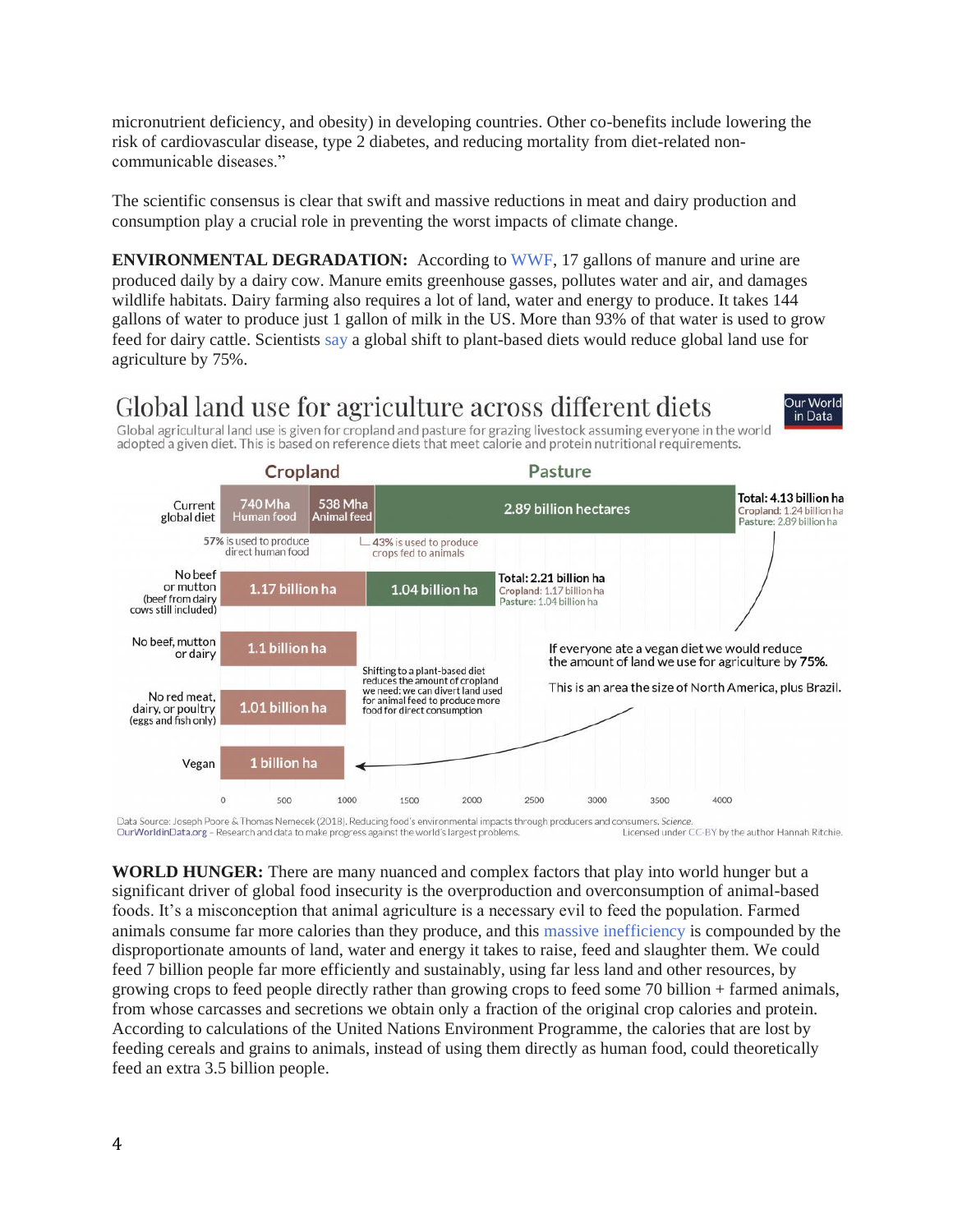**HEALTH PROBLEMS:** There are significant [health harms](https://www.pcrm.org/good-nutrition/nutrition-information/health-concerns-about-dairy) caused by dairy consumption, including in infants and children, and the disproportionate burden of these harms falls on people of color. Milk and other dairy products are the [top source](https://www.pcrm.org/good-nutrition/nutrition-information/health-concerns-about-dairy) of saturated fat in the American diet, contributing to heart disease, type 2 diabetes, and Alzheimer's disease. Studies have also linked dairy to an increased risk of breast, ovarian, and prostate cancers. Not to mention, 30 to 50 million Americans are lactose intolerant. 80% of all African Americans and Native Americans are [lactose intolerant.](https://www.childrenshospital.org/conditions/lactose-intolerance) More than 90% of Asian Americans are lactose intolerant. And yet government policies still promote dairy as a necessity. Why is a food product that comes with so many health risks, especially for people of color, being recommended to us?

### **A Reality That Must End**

We as humans can't continue to bury our heads in the sand when it comes to [the dark realities of dairy.](http://milkhurts.org/) Dairy harms people, animals, and [the planet](http://grazingfacts.com/) in so many devastating ways. And for what? So we can eat a cheese pizza? Have milk with our cereal? Butter our toast? The kicker is–it's not even a necessity, despite those "Milk Does Your Body Good" lies we grew up on. We allow this abuse to continue for a food product we don't need and that isn't even biologically appropriate for us to consume.

Yet this is where we are. Humans–the only mammals who regularly steal and consume the baby food of another species.